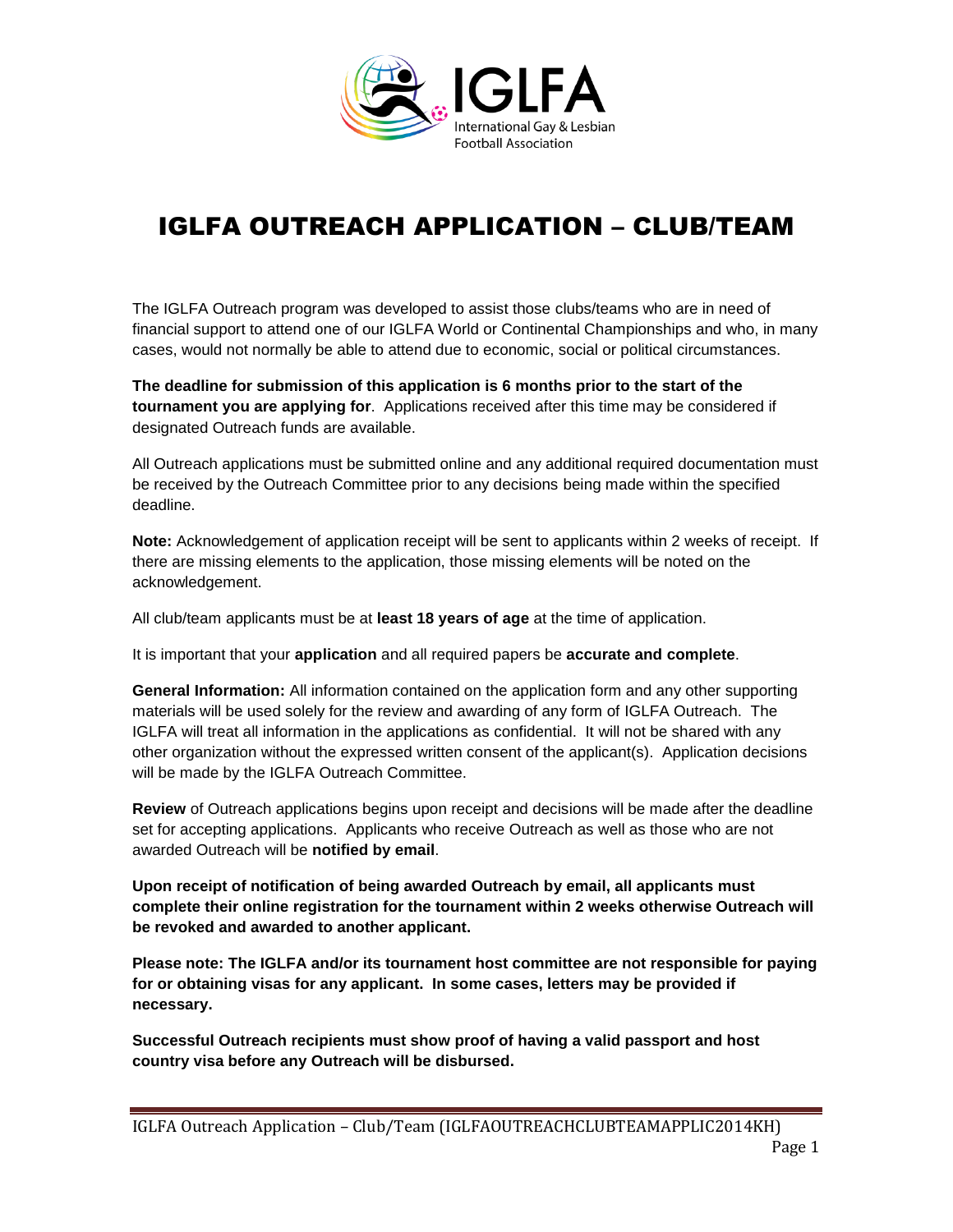

**Please complete the following information:**

| Tournament Name - In             |  |
|----------------------------------|--|
| <b>Which You're Applying For</b> |  |
| Outreach                         |  |
| <b>Club/Team Name</b>            |  |
|                                  |  |
|                                  |  |
| City                             |  |
|                                  |  |
| <b>Country</b>                   |  |
|                                  |  |
| <b>Contact Person</b>            |  |
|                                  |  |
| <b>Street Address</b>            |  |
|                                  |  |
|                                  |  |
| <b>Postal Code/Zip Code</b>      |  |
|                                  |  |
| Phone # (Home)                   |  |
|                                  |  |
| Phone # (Cell/Mobile)            |  |
|                                  |  |
| <b>Email</b>                     |  |
|                                  |  |
| <b>Website</b>                   |  |
|                                  |  |
|                                  |  |
| <b>Facebook Page</b>             |  |
|                                  |  |
| # Of Players On The              |  |
| Club/Team                        |  |
|                                  |  |

To assist the IGLFA in awarding Outreach to as many people as possible, choose only the Outreach type(s) that you are in need of in order to attend the tournament.

**Please mark the box that best describes your club/team's financial need.**

#### **(You may mark more than one box).**

| Economic & Financial     |  |
|--------------------------|--|
| Discrimination           |  |
| Promotion                |  |
| <b>New Participation</b> |  |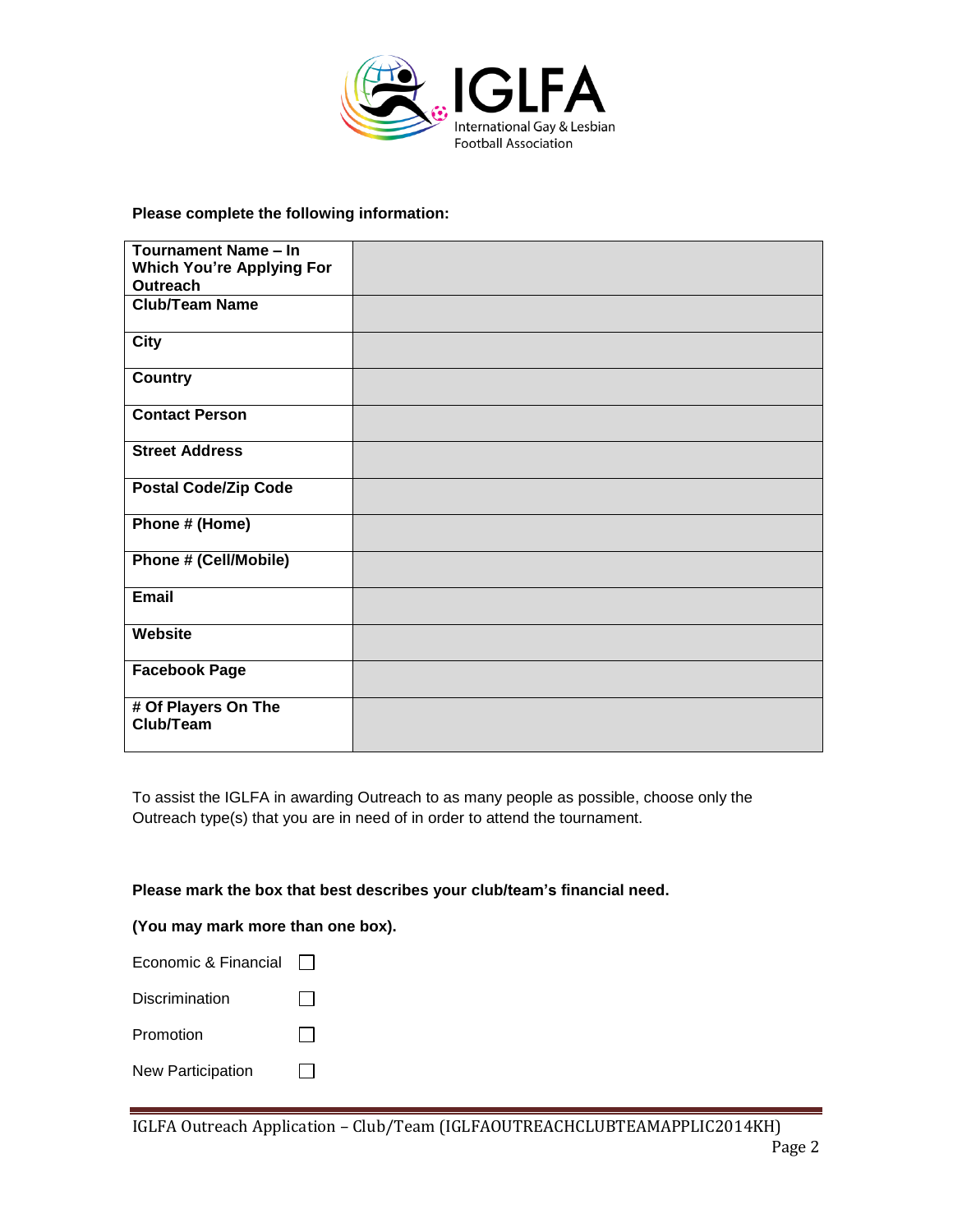

# **Please provide us with information to support your application in regards to the following area(s) that you marked on page 2:**

1) Economic & Financial:

2) Discrimination:

# 3) Promotion:

4) New Participation: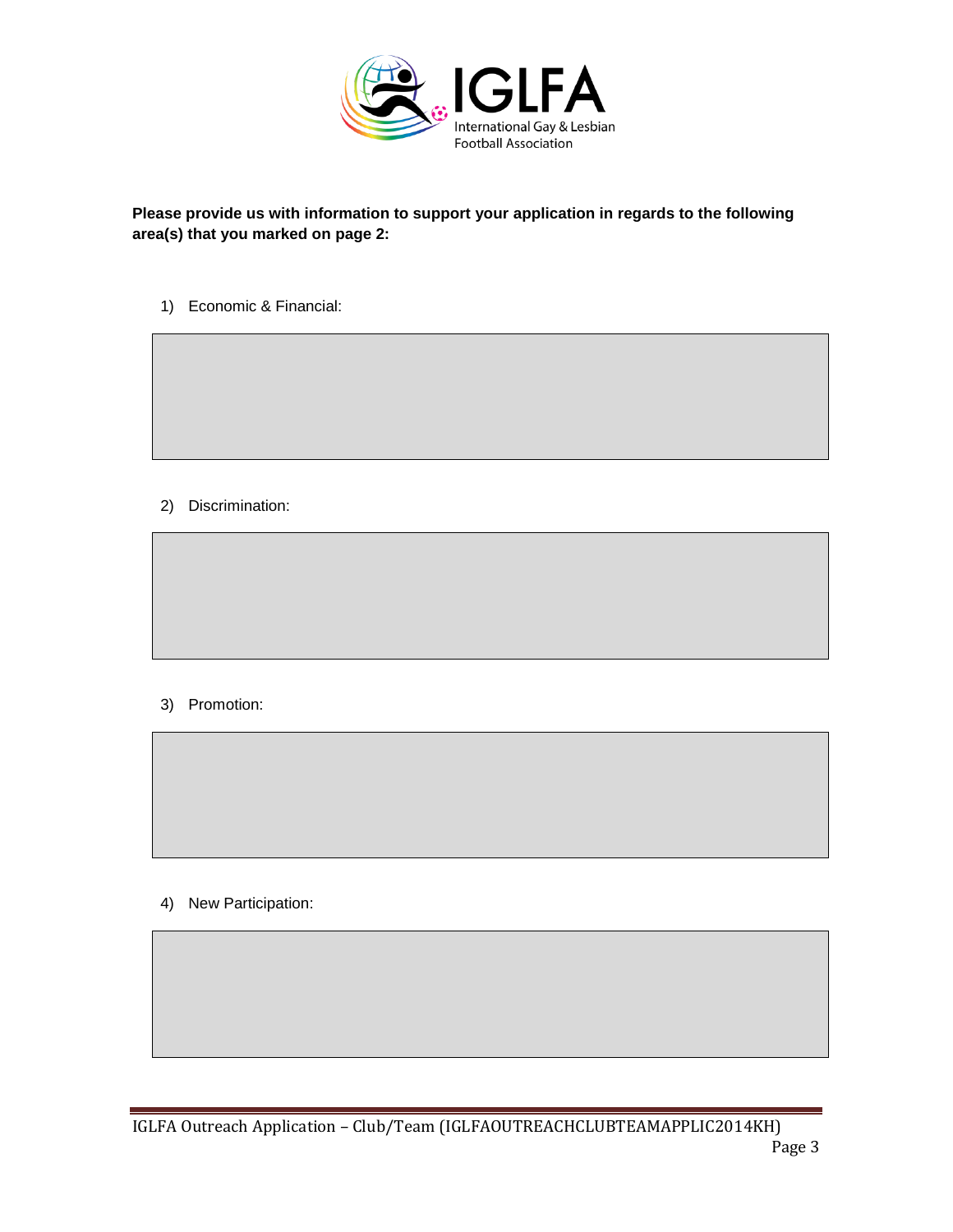

## **If you have completed Item 1 (Economic & Financial) on page 3, please provide the following information for each member of your team depending on their individual circumstances:**

| <b>NAME</b> | <b>*PROOF OF</b><br><b>INCOME</b><br>(ATTACHED) | **STUDENT | ***UNEMPLOYED | <b>SIGNATURE</b> |
|-------------|-------------------------------------------------|-----------|---------------|------------------|
|             |                                                 |           |               |                  |
|             |                                                 |           |               |                  |
|             |                                                 |           |               |                  |
|             |                                                 |           |               |                  |
|             |                                                 |           |               |                  |
|             |                                                 |           |               |                  |
|             |                                                 |           |               |                  |
|             |                                                 |           |               |                  |
|             |                                                 |           |               |                  |
|             |                                                 |           |               |                  |
|             |                                                 |           |               |                  |
|             |                                                 |           |               |                  |
|             |                                                 |           |               |                  |
|             |                                                 |           |               |                  |
|             |                                                 |           |               |                  |
|             |                                                 |           |               |                  |
|             |                                                 |           |               |                  |
|             |                                                 |           |               |                  |
|             |                                                 |           |               |                  |
|             |                                                 |           |               |                  |

**\*Proof of Monthly Income**: Two monthly employment pay slips or bank statements.

**\*\*Proof of Full Time Education**: Valid Student ID card (including the expiry date) under 26 years of age, accompanied by a letter from your College/University.

**\*\*\*Proof of Unemployment**: Statement or letter from local unemployment agency.

## **Please provide details of your travel arrangements to the Tournament:**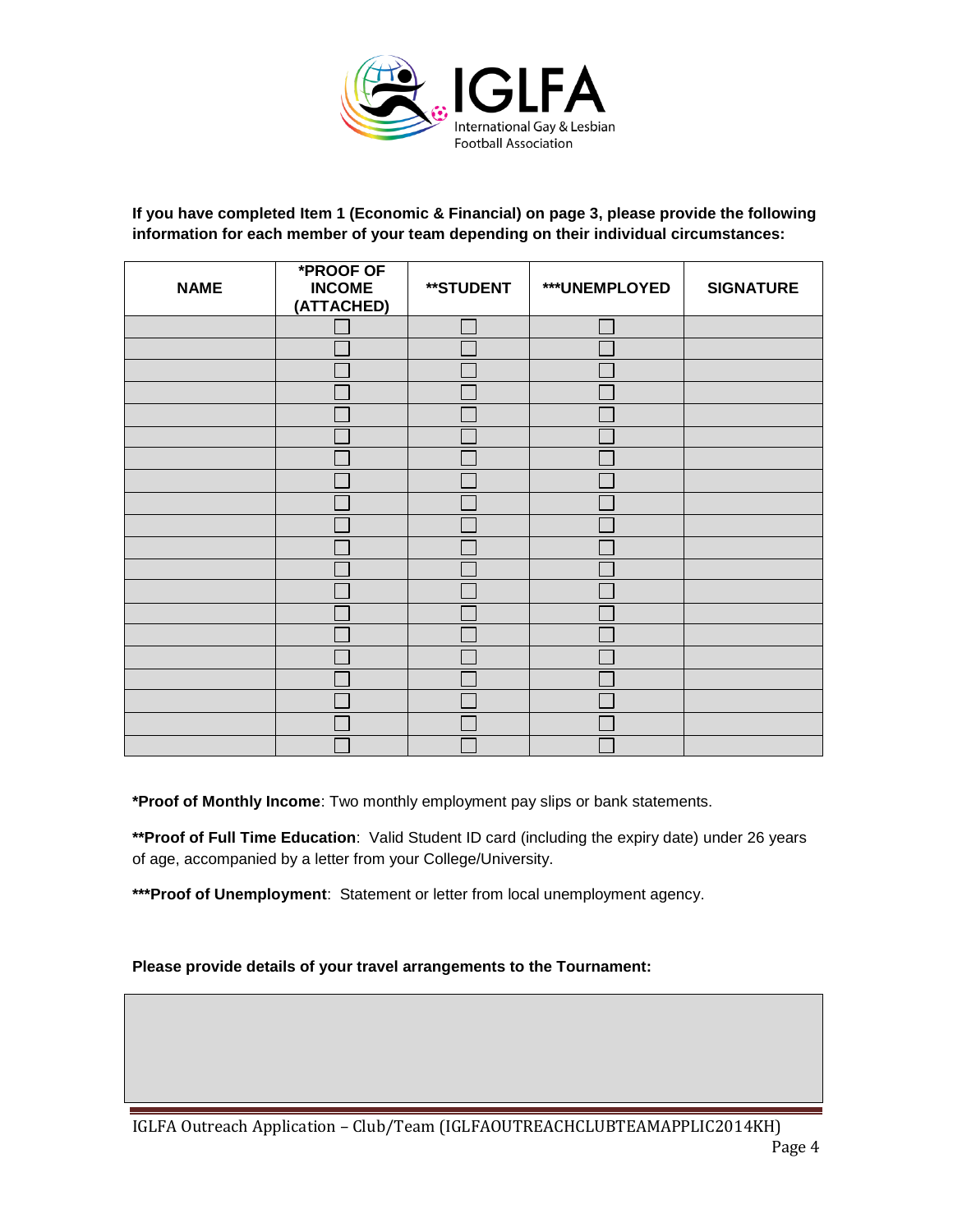

**Is your club/team actively involved with any sporting/cultural/community organizations?**

# **(List up to three)**

| <b>Name of Organization</b> | Location |
|-----------------------------|----------|
|                             |          |
|                             |          |
|                             |          |
|                             |          |
|                             |          |
|                             |          |

**Using your 1st example above, please answer the following questions (Circle your answer):**

**A) Does the organization empower, acknowledge diversity and accept all people?**  a) Yes b) No

Comments:

**B) Does the organization have similar goals as the IGLFA?**

a) Yes b) No

Comments:

**C) Can you safely express your sexual orientation within the organization?**

a) Yes b) No

Comments:

## **D) Where do they support people?**

a) Locally b) Regionally c) Nationally d) Internationally

Comments:

## **E) How do they provide support to people?**

Comments: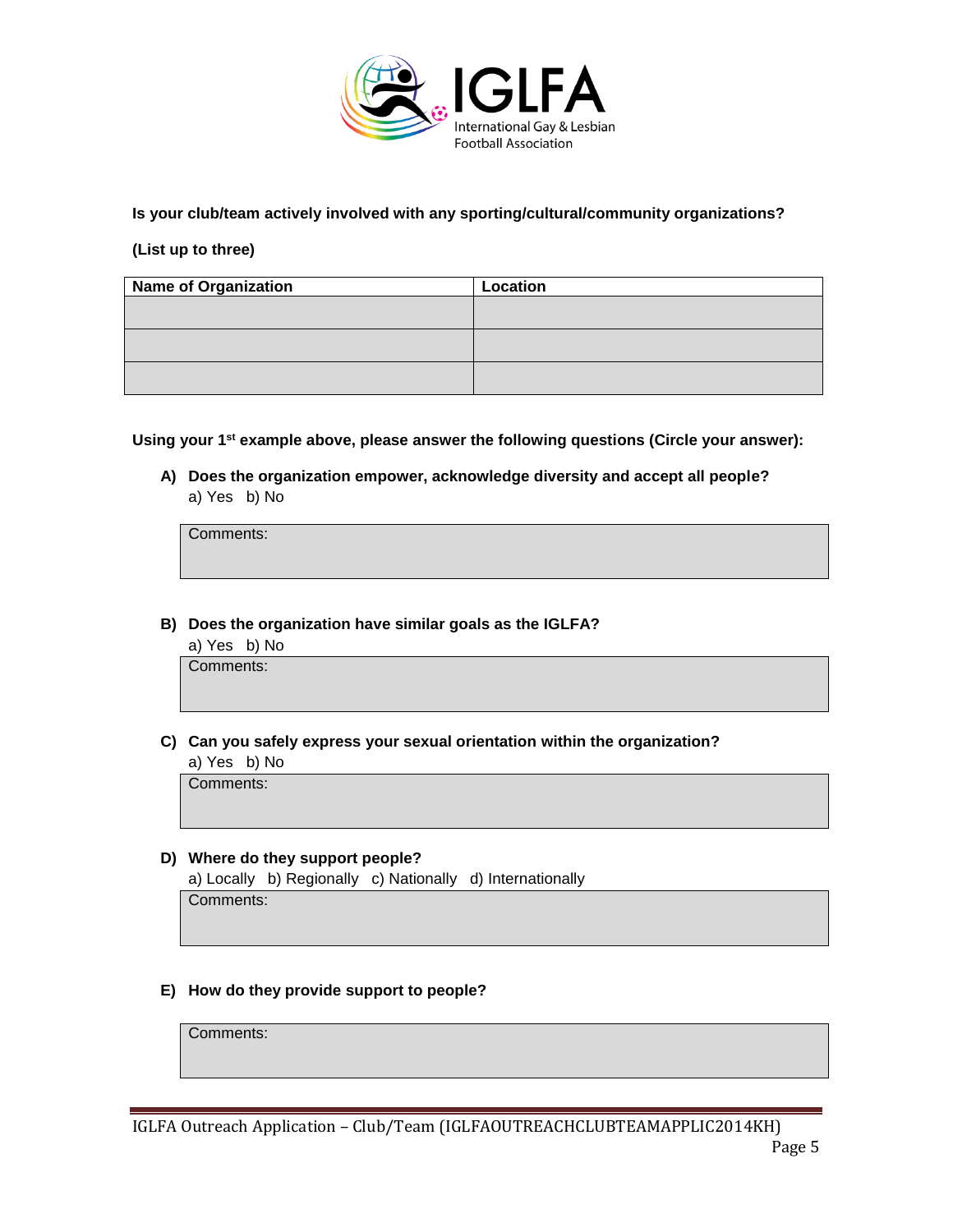

#### **Travelling to the Tournament:**

\_\_\_\_\_\_\_\_\_

 $\overline{\phantom{a}}$ 

 $\overline{\phantom{a}}$ 

#### **Please answer the following questions:**

- 5) What is your Primary language?
- 6) What is your Secondary language?
- 7) Will any of your club/team members require special assistance during your stay? (eg: Translator, Sign Language Interpreter, Special Needs etc….) **If YES**, please provide details:

8) Have you received any sponsorship from local organizations to help you travel to the Tournament? **If YES**, please provide details:

- 9) Is your Club/Team aware of any visa requirements required to travel to the Tournament?
- 10) Has your Club/Team ever participated in an IGLFA World Championship?
- 11) Has your Club/Team ever participated in an IGLFA Continental Championship?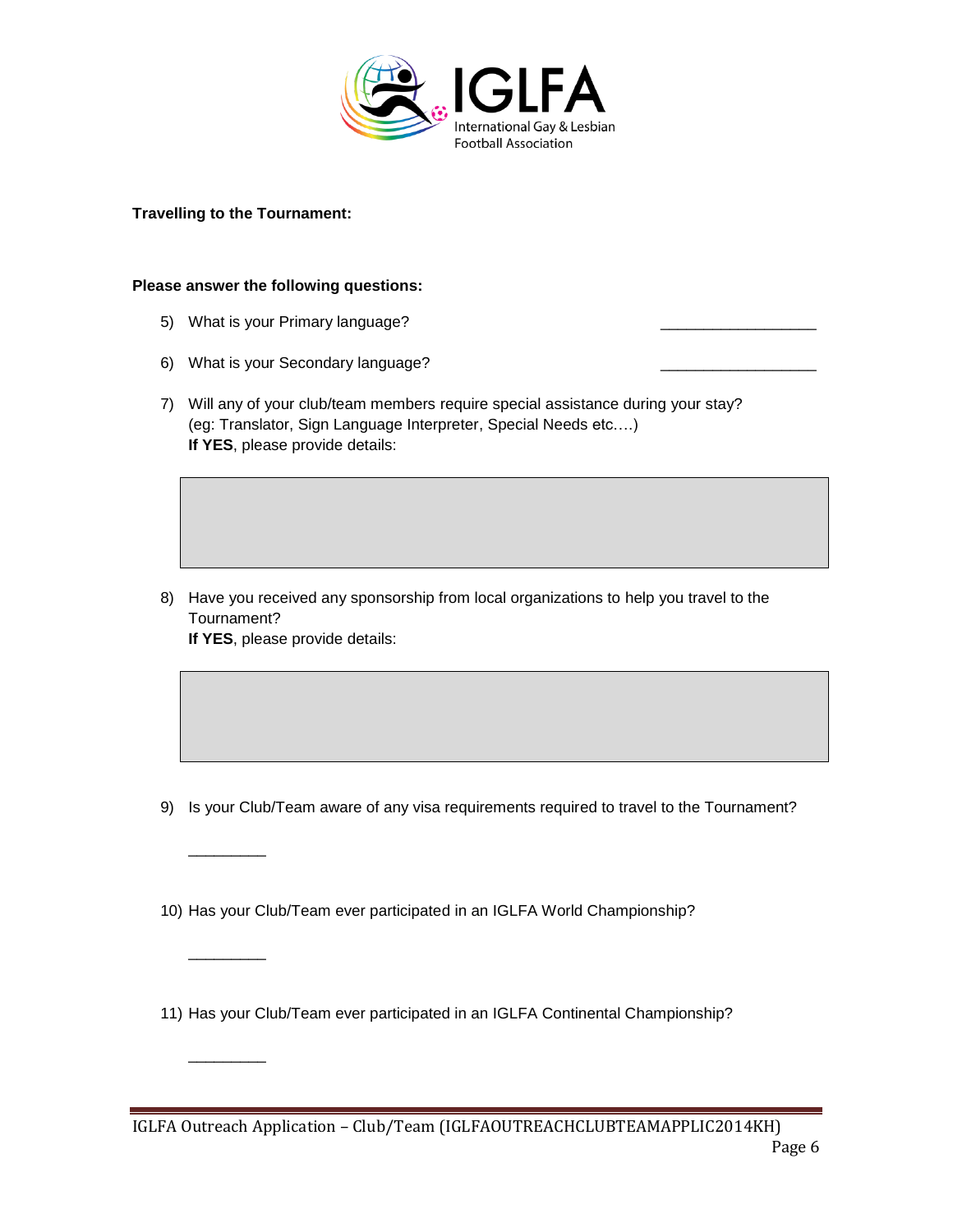

# **Answer the following questions in regards to your Club/Team's participation in past IGLFA Tournaments. Please mark an "X" where required and fill in any explanations necessary:**

| Year | <b>IGLFA Official</b><br><b>Sanctioned</b><br><b>Tournament</b> | <b>City/ Country</b>                    | <b>Did Your</b><br>Club/Team<br>Participate?<br>$(Yes - X)$ | Did Your<br>Club/Team<br><b>Receive</b><br>Outreach?<br>$(Yes - X)$ | What Type of<br><b>Outreach Was</b><br><b>Received By</b><br>Your<br>Club/Team?<br>(Explain) | Did Any<br><b>Players On</b><br>Your<br>Club/Team<br>Receive<br><b>Individual</b><br>Outreach? | <b>List The</b><br>Names Of<br><b>The Players</b><br>Who<br><b>Received</b><br><b>Individual</b><br>Outreach | What Type of<br>Outreach Was<br><b>Received By</b><br><b>These</b><br><b>Individual</b><br>Players?<br>(Explain) |
|------|-----------------------------------------------------------------|-----------------------------------------|-------------------------------------------------------------|---------------------------------------------------------------------|----------------------------------------------------------------------------------------------|------------------------------------------------------------------------------------------------|--------------------------------------------------------------------------------------------------------------|------------------------------------------------------------------------------------------------------------------|
| 2015 | <b>IGLFA North</b><br>American<br><b>Championship II</b>        | <b>TBA</b>                              |                                                             |                                                                     |                                                                                              |                                                                                                |                                                                                                              |                                                                                                                  |
| 2015 | <b>IGLFA European</b><br><b>Championship III</b>                | Hamburg,<br>Germany                     |                                                             |                                                                     |                                                                                              |                                                                                                |                                                                                                              |                                                                                                                  |
| 2014 | <b>IGLFA World</b><br><b>Championship XI</b><br>(Gay Games 9)   | Cleveland,<br>Ohio USA                  |                                                             |                                                                     |                                                                                              |                                                                                                |                                                                                                              |                                                                                                                  |
| 2013 | <b>IGLFA European</b><br>Championship II                        | Dublin,<br><b>Ireland</b>               |                                                             |                                                                     |                                                                                              |                                                                                                |                                                                                                              |                                                                                                                  |
| 2012 | <b>IGLFA World</b><br>Championship XX                           | <b>Mexico City,</b><br>Mexico D.F.      |                                                             |                                                                     |                                                                                              |                                                                                                |                                                                                                              |                                                                                                                  |
| 2011 | <b>IGLFA European</b><br>Championship I                         | Manchester,<br><b>United</b><br>Kingdom |                                                             |                                                                     |                                                                                              |                                                                                                |                                                                                                              |                                                                                                                  |
| 2011 | <b>IGLFA North</b><br>American<br>Championship I                | Vancouver,<br>B.C.<br>Canada            |                                                             |                                                                     |                                                                                              |                                                                                                |                                                                                                              |                                                                                                                  |
| 2010 | <b>IGLFA World</b><br><b>Championship XIX</b><br>(Gay Games)    | Cologne,<br>Germany                     |                                                             |                                                                     |                                                                                              |                                                                                                |                                                                                                              |                                                                                                                  |
| 2009 | <b>IGLFA World</b><br>Championship<br>XVIII                     | Washington,<br>D.C.<br><b>USA</b>       |                                                             |                                                                     |                                                                                              |                                                                                                |                                                                                                              |                                                                                                                  |
| 2009 | World<br><b>Outgames II</b>                                     | Copenhagen,<br><b>Denmark</b>           |                                                             |                                                                     |                                                                                              |                                                                                                |                                                                                                              |                                                                                                                  |
| 2008 | <b>IGLFA World</b><br><b>Championship XVII</b>                  | London,<br><b>United</b><br>Kingdom     |                                                             |                                                                     |                                                                                              |                                                                                                |                                                                                                              |                                                                                                                  |
| 2007 | <b>IGLFA World</b><br>Championship XVI                          | <b>Buenos</b><br>Aires,<br>Argentina    |                                                             |                                                                     |                                                                                              |                                                                                                |                                                                                                              |                                                                                                                  |
| 2006 | <b>IGLFA World</b><br>Championship XV<br>(Gay Games)            | Chicago,<br><b>Illinois USA</b>         |                                                             |                                                                     |                                                                                              |                                                                                                |                                                                                                              |                                                                                                                  |
| 2005 | <b>IGLFA World</b><br><b>Championship XIV</b>                   | Copenhagen,<br><b>Denmark</b>           |                                                             |                                                                     |                                                                                              |                                                                                                |                                                                                                              |                                                                                                                  |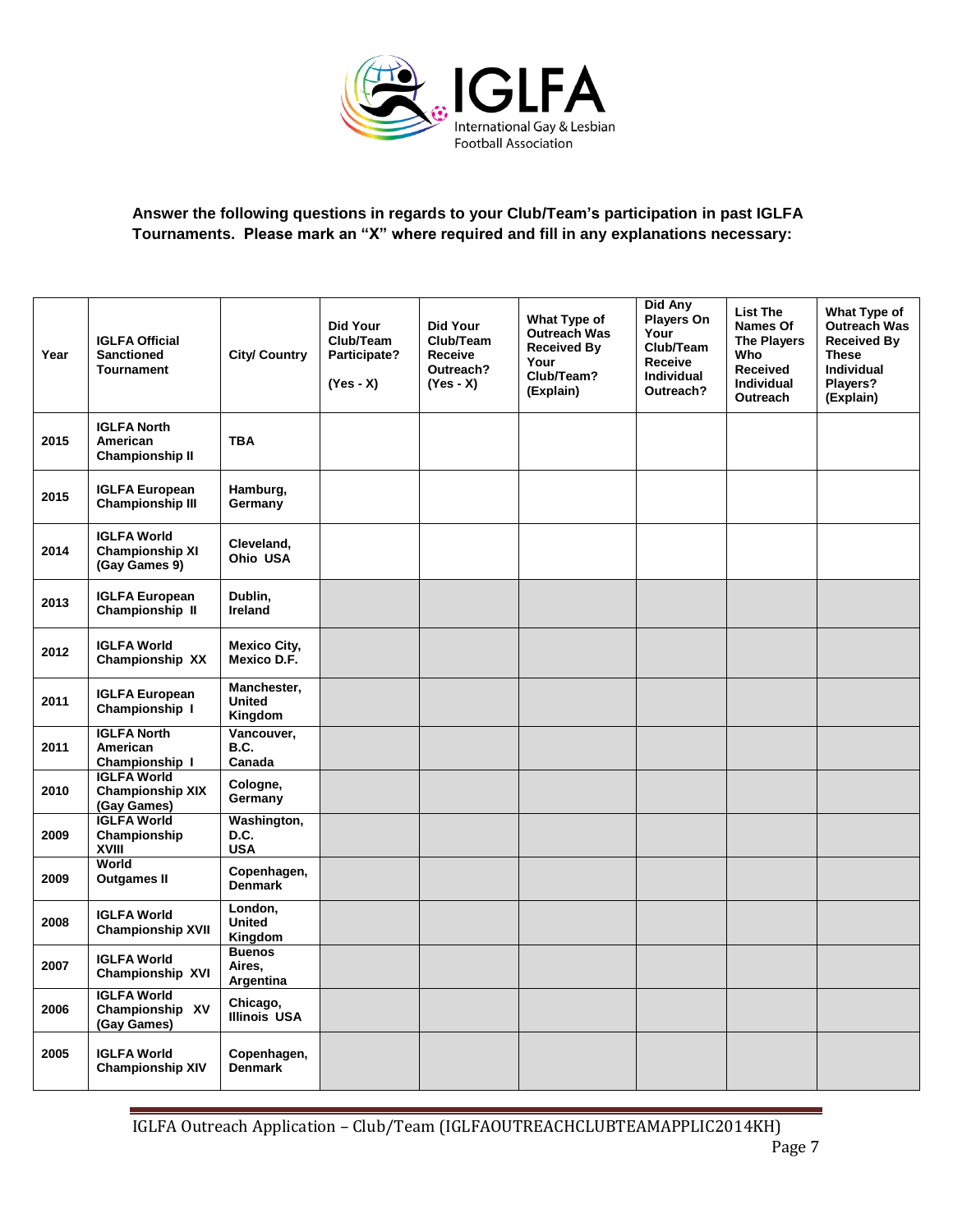

## **Distribution of Outreach:**

If the recipient is awarded any of the following:

- **Outreach specific to General Registration:** they will be provided free General Registration for the tournament and if any general registration tournament fees were previously paid by the recipient, they will be refunded.
- **Outreach specific to the Tournament Registration**: they will be provided free registration for the tournament itself (sometimes referred to as a "sport fee").
- **Outreach specific to the IGLFA Membership Fee**: they will receive 1 free year of IGLFA Premium Membership (in the calendar year of the tournament).
- **Outreach specific to Travel**: they will be provided electronic ticket(s) for travel purposes.
- **Outreach specific to Housing**: they will be provided **either** prepaid housing or hosted housing through the host organization.

## **Note: No money will be sent directly to a recipient.**

# **If any part of the application contains inaccurate information or if false materials are submitted, the application will be rejected before processing.**

**"If any of the following occur,**

- If a misrepresentation is discovered after Outreach has been awarded
- If any recipient does not fulfill the requirements to complete their registration for the tournament, (this may include any outstanding fees, documentation etc) within the specified time frame
- If any recipient is arrested for illegal activity in the host country/state/province/district/city (subject to Outreach review and any potential human rights violations)
- If any recipient does not represent the IGLFA Mission, Vision or Values in a positive manner

## **any remaining Outreach will be revoked and immediate repayment of the Outreach will result".**

**The recipient (whether a particular individual from the club/team or the club/team itself) will also be restricted from any future Outreach support through the IGLFA or its affiliates.**

## **Please Note:**

Successful Outreach applicants will not be eligible for further Outreach through the IGLFA until the club/team has waited a 4 year time frame from the completion of the tournament in which they preciously received Outreach. Special circumstances will be reviewed by the Outreach Committee.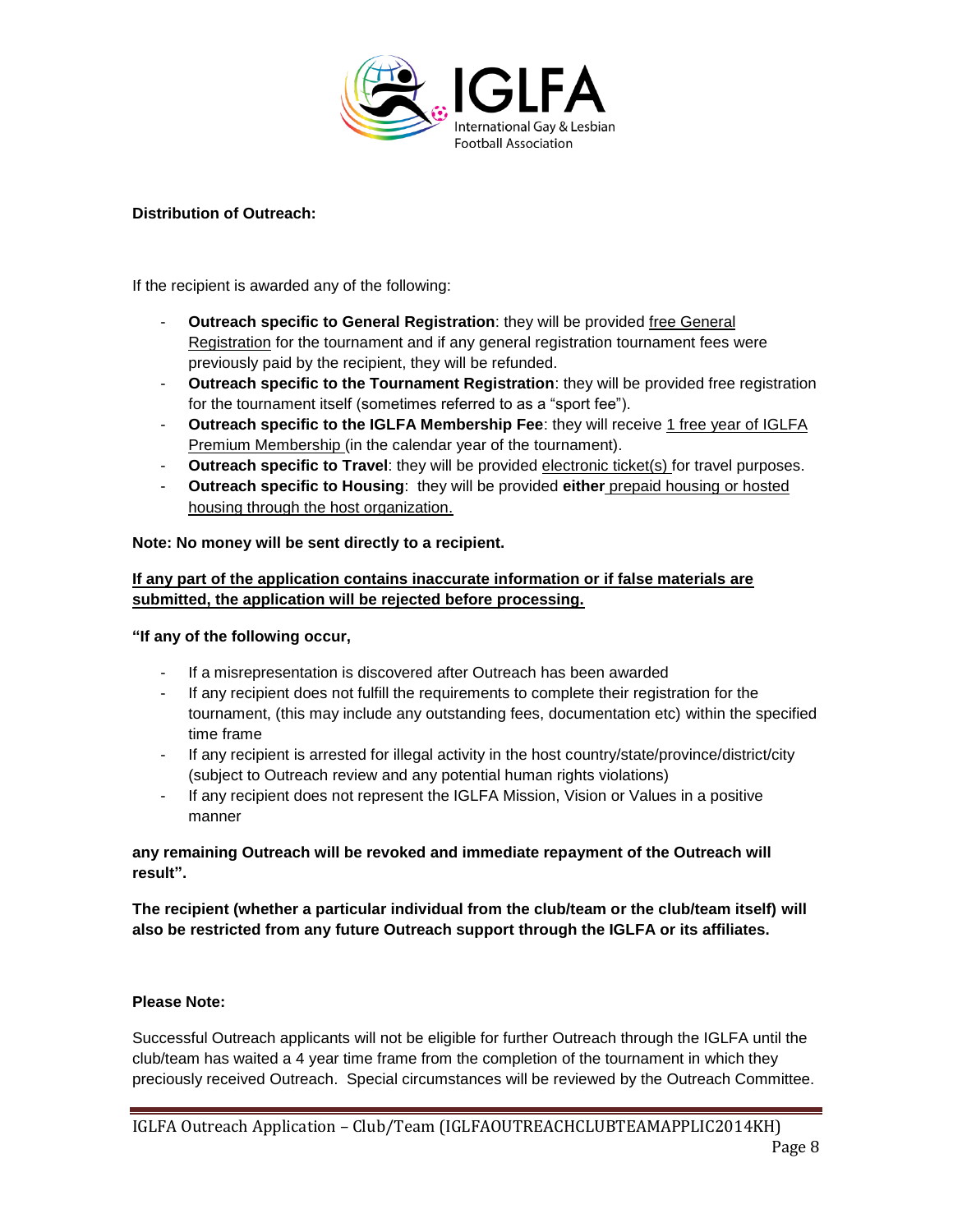

**Please read and complete the following:**

- $\Box$ **I agree to provide the IGLFA with information that they may be able to use to raise money for the IGLFA Outreach Program. This may involve me to send texts or emails with my day to day experiences at the IGLFA Tournament or posting photos or videos to a specified webpage.**
- $\Box$ **I have read and am aware of any visa requirements for travel to the Tournament country. I understand that the IGLFA and or the tournament host committee will not pay for any of the necessary documentation in order for the recipients to gain entry into the tournament country. It is the recipient's sole responsibility to obtain these documents at their own individual cost.**

**This club/team application was prepared and submitted by:**

| <b>Full Name:</b>                          |          |                |
|--------------------------------------------|----------|----------------|
| Email:                                     |          |                |
| Home Phone #:                              |          |                |
| Cellular/Mobile #:                         |          |                |
| <b>Mailing Address:</b>                    |          |                |
| <b>Street Address:</b>                     |          |                |
| City:                                      |          |                |
| <b>State/Province/District:</b>            |          |                |
| <b>Country:</b>                            |          |                |
|                                            |          |                |
| Affiliation/Relationship To Club/Team      |          |                |
|                                            |          |                |
| Best Way To Contact: (Circle one) 1) Email | 2) Phone | 3) Postal Mail |